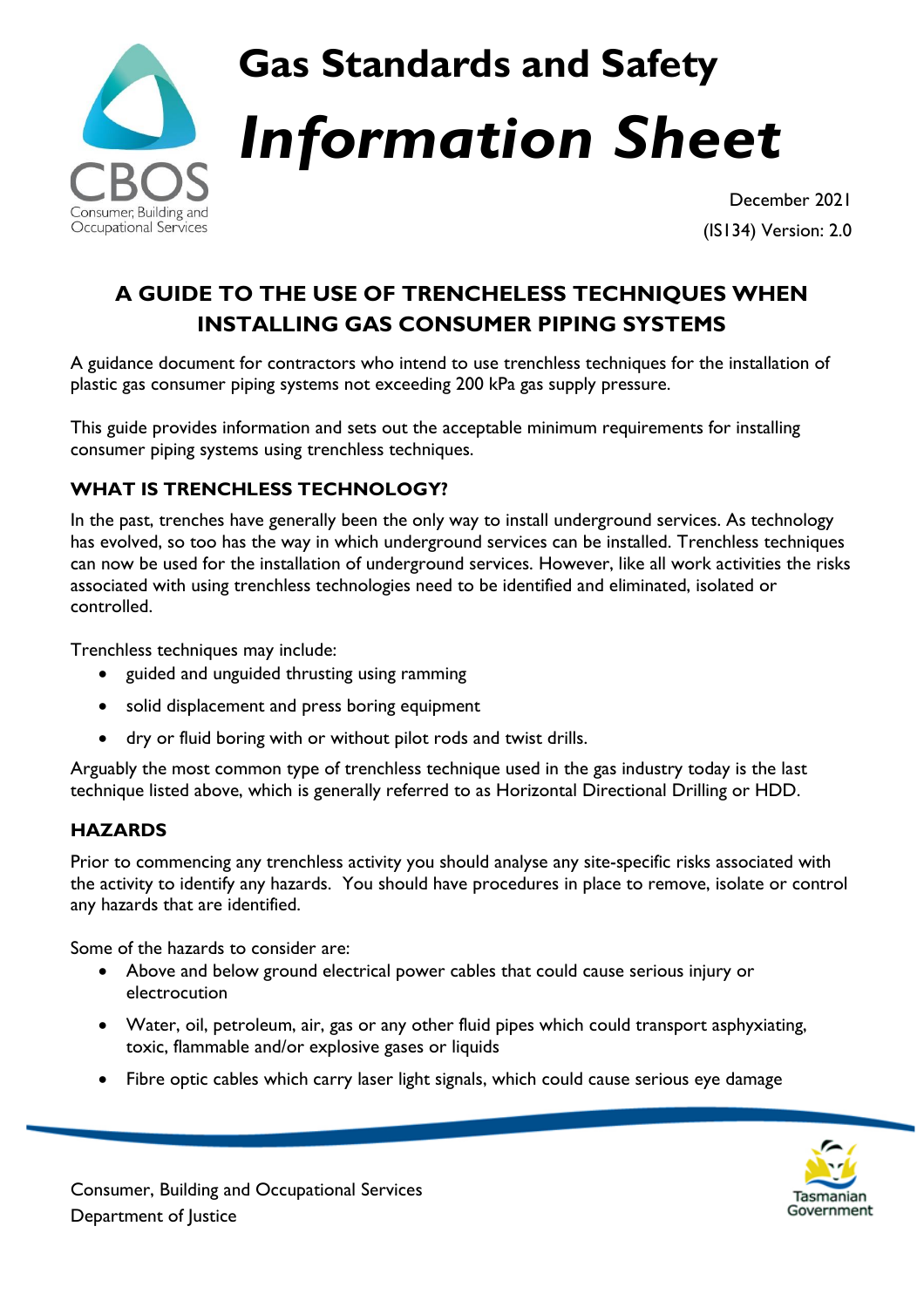- Telecommunication cables
- Sewage and stormwater lines these services pose a unique hazard when using trenchless technology. If these assets are not correctly identified prior to construction a gas line could intersect a sewage or stormwater line. Often this is not detected until subsequent maintenance or repair activity on the sewage or stormwater line is performed. This could result in a gas leak or explosion.
- Traffic and pedestrians

### **PLANNING**

Planning is often overlooked, however, it is the most import aspect of completing work safely.

It is imperative for you to identify all hazards before the work is undertaken. Prior to construction, you should thoroughly evaluate the job site for any indications of possible underground hazards. To assist you to identify any underground services, you should contact all of the infrastructure asset owners and the 'Dial Before You Dig' service.

While it's important that you don't limit your planning to the guidance provided in this information sheet, the following are just a few examples of what you should consider:

- Electrical transformers and turrets need to be identified by qualified owner representatives to determine the number, orientation, and depth of lines entering the box. Earth grids should also be checked
- Manholes in the area should be inspected, without entry, to determine the type of infrastructure. Infrastructure owners should be contacted to determine the location and direction of flow and grade. This information can be used to project the depth of the asset prior to using trenchless installation techniques
- Cables and wires attached to poles should be considered live and the owner's representatives contacted
- Water and gas authorities should be contacted to confirm the locations and depths of their infrastructure
- Buildings should be checked to determine if they have electrical wires or other services that may not be marked on any plans
- Outdoor gas appliances, lighting etc. should be identified and services located and confirmed
- Depressions in the landscape or obvious changes in vegetation may indicate previous excavations and should be investigated
- Road repairs may indicate the presence of recently installed or repaired assets
- Marker signs or vent pipes may indicate other underground hazards
- Maximum pull back forces allowable for the material being installed should be considered
- Ground conditions should be checked, including the likelihood of rocks or other objects with the potential to damage the pipe during pull back